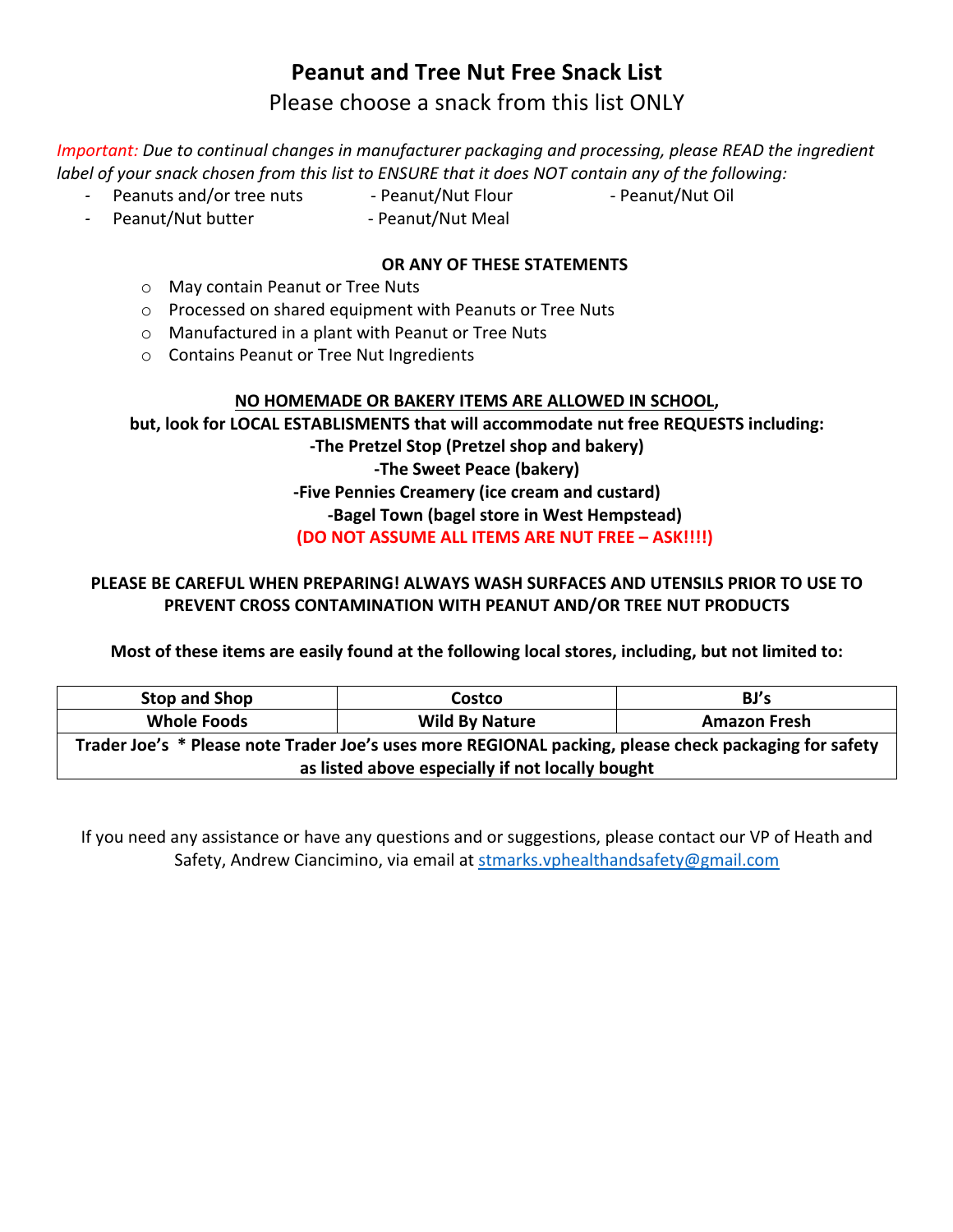## **FRESH FRUITS AND VEGETABLES**

No restrictions on fruit/vegetables apart from specific fruit allergies within the classroom; please keep in mind to cut vegetables such as carrots and grapes into small pieces as they may present a choking hazard.

### **CHEESE AND FRUIT CUPS**

Packaged Cheese (String OR Cubed) and Individual Fruit Cups are allowed that do **NOT** contain:

- Peanuts and/or Tree Nuts
	- Peanut/Nut Butter
		- Peanut/Nut Oil
	- Peanut/Nut Flour
	- Peanut/Nut Meal

# **YOGURT**

Individual yogurt cups or smoothies that DO NOT contain PEANUTS/TREE NUTS/GRANOLA/CANDY TOPPINGS

## **BAGELS**

**Bagel Town** – *nut free bagels* – 488 Hempstead Ave, West Hempstead, NY 11552

### **HUMMUS**

• Avoid any hummus that contains or MAY contain **PINE NUTS** 

**\*Sabra \*Tribe**

# **CRACKERS / CHEESE SNACKS/ VEGGIE SNACKS**

\***Annie's Homegrown Organic –**Cheddar Squares, Cheddar Bunnies, White Cheddar Bunnies, Whole Wheat Cheddar Bunnies, Extra Cheesy Cheddar Bunnies, Sour Cream & Onion Cheddar Bunnies, Organic Cheddar Bunnies

#### **Goldfish** – Baby Cheddar, Cheddar, Colors, Mix-Up, Parmesan, Pizza, Pretzel, Whole Grain, FLAVOR BLASTED – Xtra Cheddar, Xplosive Pizza 100 Calorie Pouches - Cheddar, Pretzel MIX UP ADVENTURES- Pretzel and Flavor Blasted Xtra Cheddar, Xtra Cheesy Pizza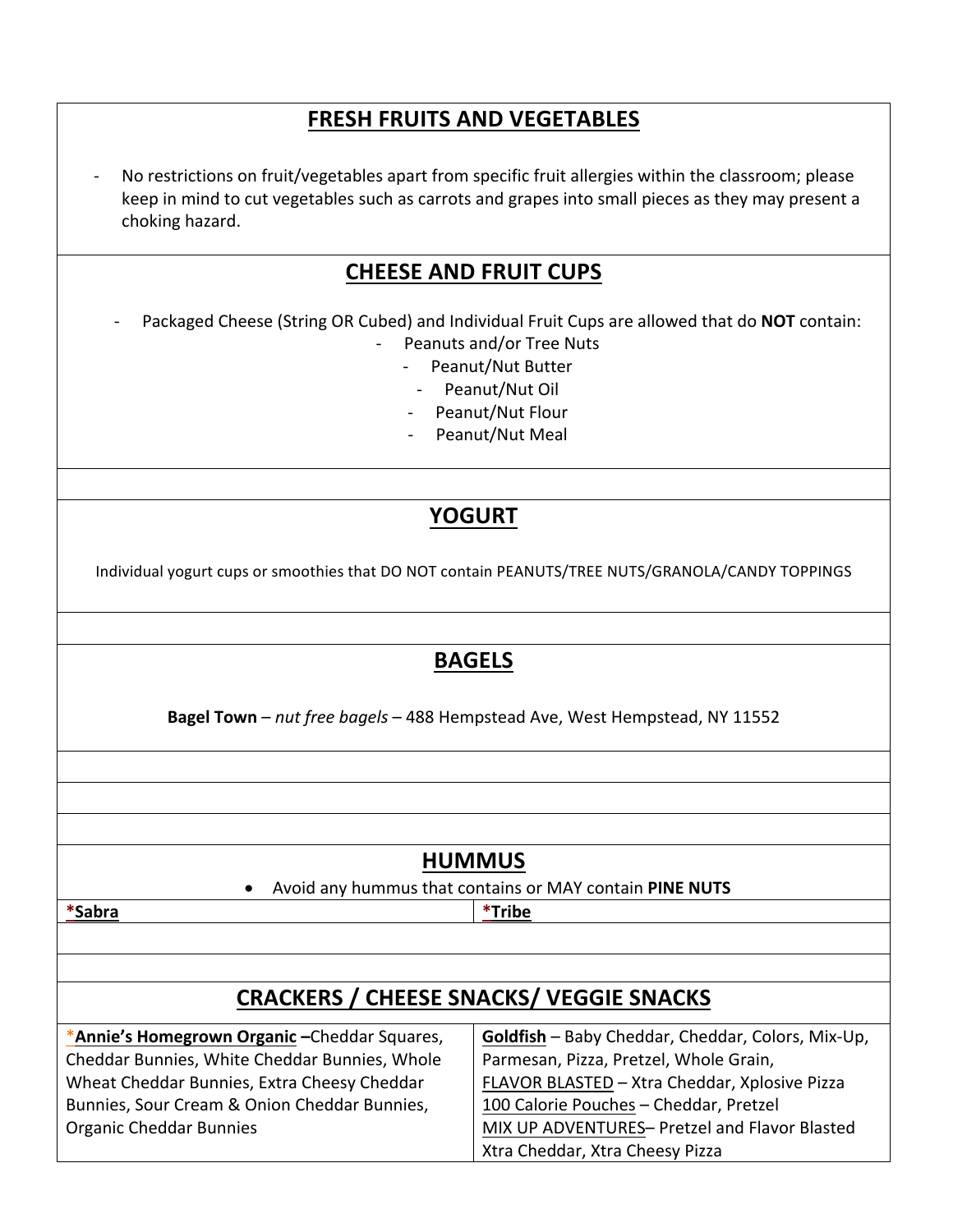| (Veggie Stix) Good Health Natural Foods - Veggie<br>Chips, Veggie Stix, Pizza Veggie Stix                                                                                                                                                                                                                                                                        | Pirate's Booty - Aged White Cheddar, New York<br>Pizza, Veggie                                                                                                                                                                                                                                                                                          |  |  |
|------------------------------------------------------------------------------------------------------------------------------------------------------------------------------------------------------------------------------------------------------------------------------------------------------------------------------------------------------------------|---------------------------------------------------------------------------------------------------------------------------------------------------------------------------------------------------------------------------------------------------------------------------------------------------------------------------------------------------------|--|--|
| Luke's Organic Multi Grain & Seed Crackers - Bean                                                                                                                                                                                                                                                                                                                | Wise Cheez Doodles - Cheese (Crunchy), Cheese                                                                                                                                                                                                                                                                                                           |  |  |
| & Seed, Black Pepper, Chia Seed, Garden Vegetable,<br>Multi -Seed, Sea Salt                                                                                                                                                                                                                                                                                      | (Mix), Cheese (Puffed Balls), Cheese (Puffed)                                                                                                                                                                                                                                                                                                           |  |  |
| The Greater Knead Bagel Chips - Cinnamon Raisin                                                                                                                                                                                                                                                                                                                  | Sage Valley - White Cheddar Puffs                                                                                                                                                                                                                                                                                                                       |  |  |
| (Sweet & Crunchy), Everything (A Blend of Spices),<br>Plain (Hint of Salt)                                                                                                                                                                                                                                                                                       |                                                                                                                                                                                                                                                                                                                                                         |  |  |
| <b>Whole Foods 365 Organic Golden Round Crackers</b>                                                                                                                                                                                                                                                                                                             | <b>Enjoy Life Crunchy Lentil Chips-Dill &amp; Sour Cream,</b><br>Garlic & Parmesan, Light Sea Salt, Margherita Pizza                                                                                                                                                                                                                                    |  |  |
| Cheetos - Puffs, Puffs Honey BBQ, Crunchy, Baked                                                                                                                                                                                                                                                                                                                 | Cheese Nips - Cheddar, Reduced Fat Cheddar,<br>SpongeBob Square Pants                                                                                                                                                                                                                                                                                   |  |  |
| Utz Cheese Curls - Plain, White Cheddar                                                                                                                                                                                                                                                                                                                          | <b>Utz Cheese Balls</b>                                                                                                                                                                                                                                                                                                                                 |  |  |
| <b>Trader Joes Soup and Oyster Crackers</b>                                                                                                                                                                                                                                                                                                                      | Stoned Wheat Thins - Original, Lower Sodium, Mini                                                                                                                                                                                                                                                                                                       |  |  |
| Triscuit - *Original, Reduced Fat, Hint of Salt,<br>Garden Herb, Rosemary & Olive Oil, Fire Roasted<br>Tomato & Olive Oil, Cracked Pepper & Olive Oil,<br>Roasted Garlic, Rye with Caraway Seeds<br>Triscuit Minis - Original<br>Triscuit Thin Crisps - Original, Parmesan Garlic, Four<br>Cheeses, Chile Pepper                                                 | <b>Wheat Thins</b> $-$ *Original, Reduced Fat, Hint of Salt,<br>Ranch, Reduced Fat Garlic & Herb, 100% Whole<br>Grain, Sundried Tomato & Basil, Multi grain,<br>Parmesan & Basil<br>Wheat Thins Fiber Selects - 5 Grain, Garden<br>Vegetable                                                                                                            |  |  |
| Saltines - Original, Unsalted Tops, Hint of Salt, Fat<br>Free, Whole Grain, Minis, Fresh Stacks                                                                                                                                                                                                                                                                  | <b>Nabisco Premium Soup &amp; Oyster Crackers</b>                                                                                                                                                                                                                                                                                                       |  |  |
| <b>Pepperidge Farm</b><br>Baked Naturals Cracker Chips - (Simply Potato,<br>Cheddar & Sour Cream Potato, Simply Multi-Grain)<br>Pepperidge Farm Baked Naturals Cheese Crisps -<br>(Cheddar, Four Cheese Italian Herb)<br>Pepperidge Farm Baked Naturals Wheat Crisps -<br><b>Toasted Wheat</b><br>Pepperidge Farm Distinctive Crackers - Golden<br><b>Butter</b> | <b>ShopRite - Society Crackers, Cheese Crackers,</b><br>Whole Wheat Wafers (Original, Reduced Fat,<br>Rosemary & Olive Oil)<br>Wheat Snacks (Original, Reduced Fat)<br>ShopRite Saltines (Original, Fat Free, Unsalted Tops,<br>Wheat)<br>ShopRite Bits Crackers (Original, Low Sodium,<br>Wheat, Roasted Vegetable)<br><b>ShopRite Oyster Crackers</b> |  |  |
|                                                                                                                                                                                                                                                                                                                                                                  | <b>PRETZELS</b>                                                                                                                                                                                                                                                                                                                                         |  |  |
|                                                                                                                                                                                                                                                                                                                                                                  |                                                                                                                                                                                                                                                                                                                                                         |  |  |
| THE PRETZEL STOP - ALL pretzel products, A nut free bakery that specializes in varieties of soft pretzel<br>platters 106 S Long Beach Road, Rockville Centre                                                                                                                                                                                                     |                                                                                                                                                                                                                                                                                                                                                         |  |  |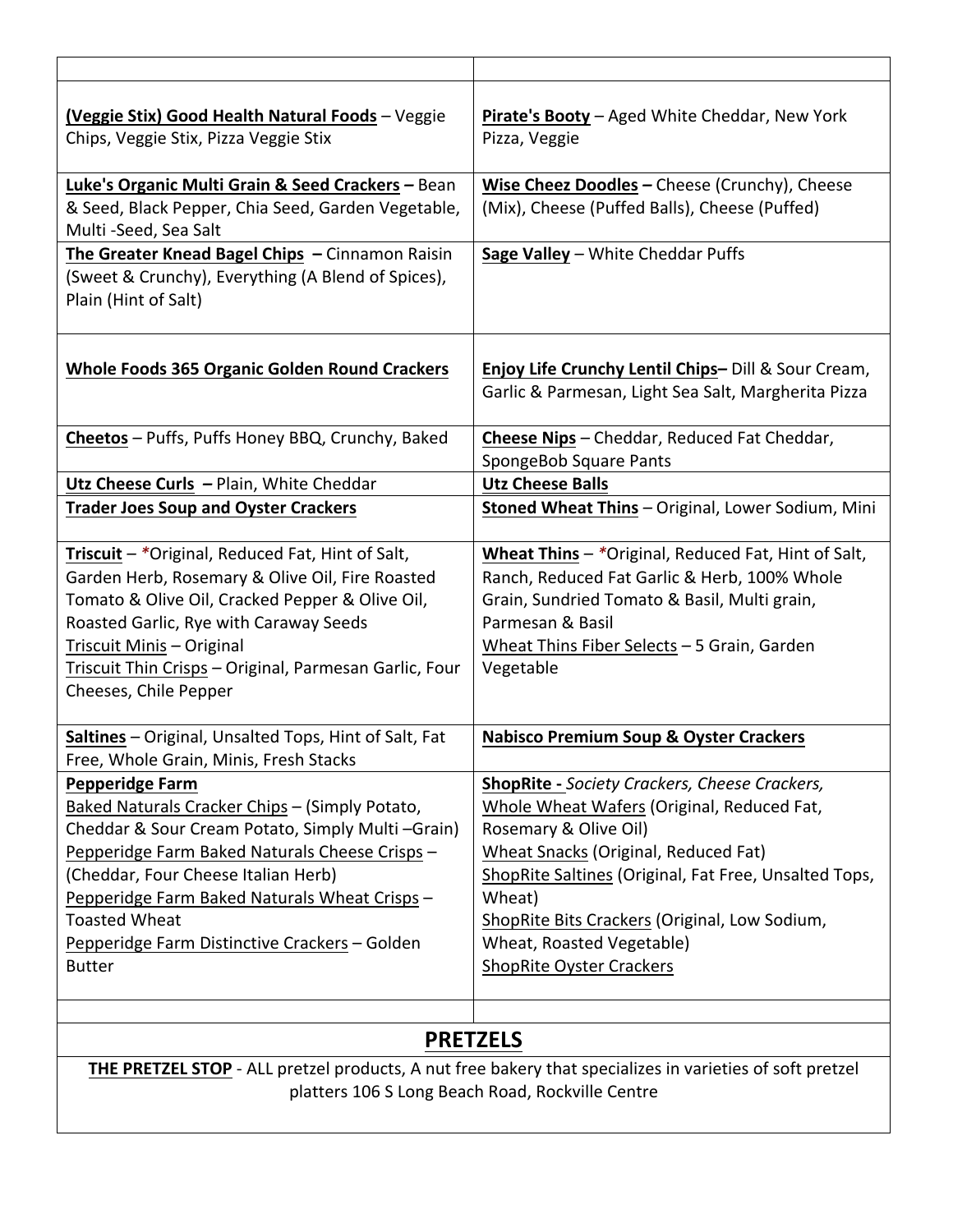| Utz - Hard Pretzels, Pretzel (Butter Waffle, Nuggets,  | Herr's - Mini Pretzels, Pretzel Rods, Extra Thin         |  |
|--------------------------------------------------------|----------------------------------------------------------|--|
| Pop'z, Rods, Wheels) Pretzel Snacks (Cinnamon,         | Pretzels, Stix Pretzels, Hard Pretzels, Bite Size        |  |
| Country Stix) Pretzel Varieties, Select Pretzel Snacks | Sourdough Hard Pretzels, Sourdough Mini Hard             |  |
| (Butter, Pumpernickel, Toasted Sesame), Special        | Pretzels, Whole Grain Pretzel Ribbon, Whole Grain        |  |
| Pretzels (Extra Dark, Multigrain, Regular)             | Pretzel Sticks, San Francisco Sourdough Specials         |  |
| Rold Gold - Thins, Snacks, Rods, Tiny Twists, Lightly  | ShopRite - Mini, Mini Fat Free, Mini No Surface Salt,    |  |
| Salted Tiny Twists, Tiny Twists Cheddar, Tiny Twists   | Gem, Amish Pretzel Snacks, Amish Pretzels Fat Free,      |  |
| Honey Mustard, Sourdough, Honey Wheat,                 | Amish Pretzels No Surface Salt, Thin, Thin Fat Free,     |  |
|                                                        | Waffle, Rods, Snack Pretzels Fat Free                    |  |
| Newman's Own - Salted Snacks, Salted Pretzel           | Bachman Pretzels - Twist, Butter Twist, Mini Bite        |  |
| Rounds, Unsalted Pretzel Rounds, Spelt Pretzels        | Size, Thin N Right, Pretzel Rods, Kidzels, Pretzel Stix, |  |
|                                                        | Nutzels (bite- size), Hard Sourdough, Pita Pretzel       |  |
|                                                        | Squares, Kidzels 100 Calorie Pack                        |  |
|                                                        |                                                          |  |
| Annie's Homegrown - Organic Pretzel Bunnies,           | <i><b>*Trader Joes Pretzel Slims</b></i>                 |  |
| <b>Organic Honey Wheat Pretzel Bunnies</b>             |                                                          |  |
|                                                        |                                                          |  |
| <b>Bachman</b> - Original, Light                       | Kraft Handi-Snacks - Mister Salty Pretzels 'n Cheese     |  |
|                                                        | Dip                                                      |  |
| Oatzels - Original, No Salt Added                      | Pepperidge Farm Goldfish Pretzels & 100 Calorie          |  |
|                                                        | <b>Pouches Goldfish Pretzels</b>                         |  |
|                                                        |                                                          |  |
|                                                        | <b>GRAHAM CRACKERS</b>                                   |  |
| *Annie's Homegrown Organic Bunny Grahams:              | Nabisco Honey Maid - Honey, Low Fat Honey,               |  |
| chocolate chip, chocolate, honey, graham,              | Cinnamon, Low Fat Cinnamon, Chocolate, Fresh             |  |
| snickerdoodles, ginger snap, gluten free cocoa and     | <b>Stacks</b>                                            |  |
| vanilla                                                |                                                          |  |
| Honey graham crackers                                  |                                                          |  |
| *Annie's Homegrown Organic - Honey Graham              | ShopRite - Sugar Honey Grahams, Sugar Honey              |  |
| Crackers, Cinnamon graham crackers                     | Grahams Low Fat, Chocolate Grahams                       |  |
|                                                        |                                                          |  |
| Nabisco Grahams - Original                             | Teddy Grahams - Cinnamon, Honey, Chocolate,              |  |
|                                                        | Chocolatey Chip, Mini                                    |  |
| Cinnamon Grahams - Plain, Low Fat                      | <b>Trader Joes Honey Graham Crackers</b>                 |  |
|                                                        |                                                          |  |
|                                                        |                                                          |  |
| <b>POPCORN</b>                                         |                                                          |  |
| **(FOUR YEAR OLD CLASSES ONLY)**                       |                                                          |  |
| SkinnyPop Popcorn - Dusted Dark Chocolate,             | Sage Valley - Lite Organic Popcorn                       |  |
| Jalapeno, Naturally Sweet, Original, Sea Salt & Black  |                                                          |  |
| Pepper, Aged White Cheddar, Pepperjack                 |                                                          |  |
| SkinnyPop Popcorn - Aged White Cheddar, Pepper         | Wise Popcorn - Butter, Sea Salt, White Cheddar           |  |
| Jack                                                   |                                                          |  |
| Utz Popcorn - Butter, White Cheddar                    | Herr's - Cheese Flavored Popcorn, Light Popcorn,         |  |
|                                                        | Original Popcorn, White Cheddar Flavored Popcorn         |  |
| <b>Good Health Natural Foods</b> - Half Naked Popcorn  | Bachman - Original, Light                                |  |
| with a Hint of Olive Oil                               |                                                          |  |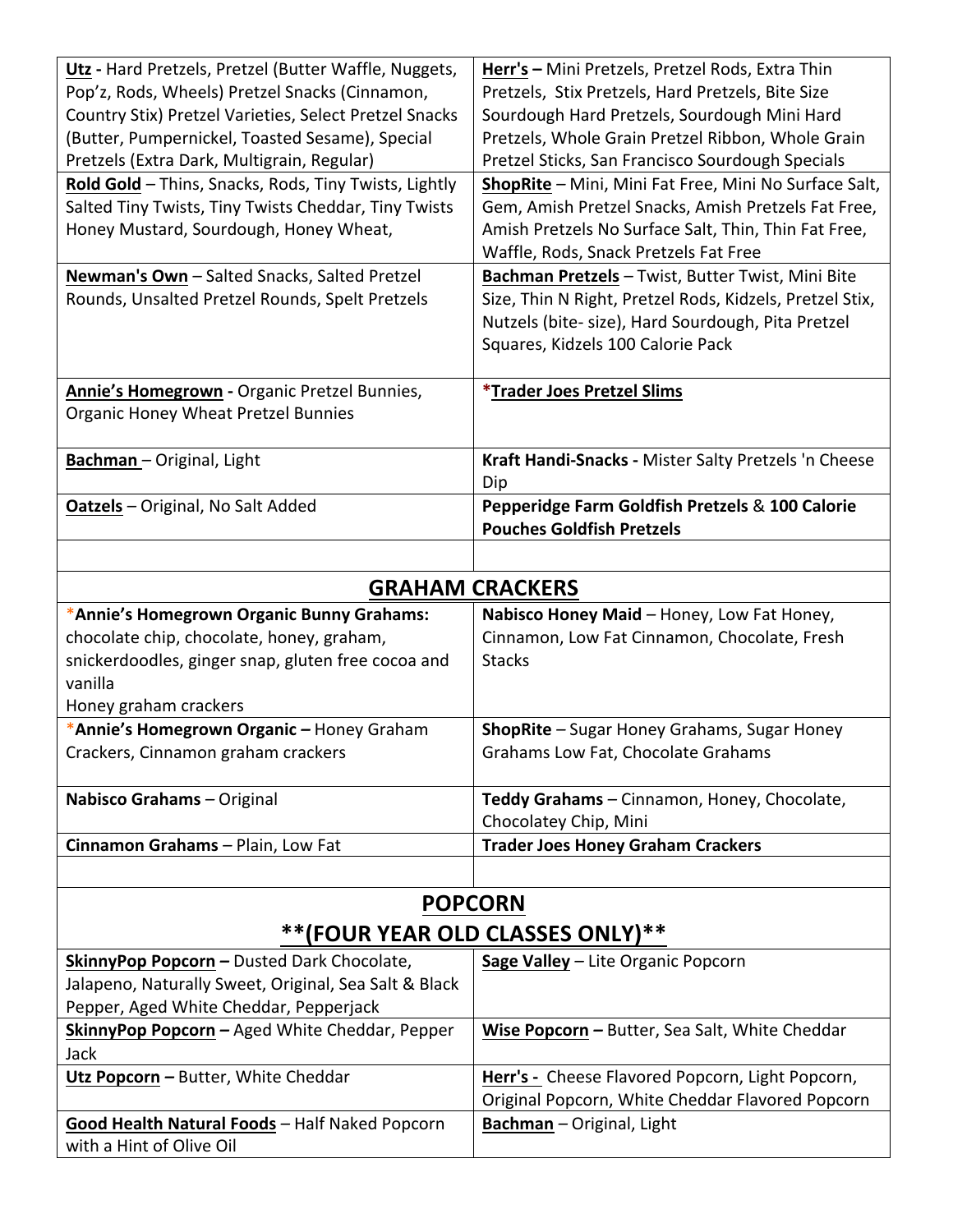| <b>GRANOLA, TRAIL MIXES, &amp; SEEDS</b><br>(**SEEDS SHOULD BE RESTRICTED TO 4s**)<br>Enjoy Life Seed & Fruit Mixes - Beach Bash,<br>MadeGood Granola Minis-Apple Cinnamon,<br><b>Mountain Mambo</b><br>Chocolate Banana, Chocolate Chip, Strawberry<br><b>RICE SNACKS</b><br>MadeGood Crispy Squares - Chocolate Chip, Vanilla<br>Quaker Quakes Rice Snacks - Caramel Corn, Ranch,<br>Sea Salt & Cracked Black Pepper, Kettle Corn,<br>Chocolate, Sweet Chili, Cheddar Cheese, Sour Cream<br>& Onion<br>Lundberg Organic Rice Cakes - Rice with Popcorn,<br>Brown Rice, Mochi Sweet, Sweet Green Tea<br><b>FRUIT SNACKS &amp; DRIED FRUIT</b><br>Annie's Homegrown Organic Fruit snacks: berry<br>rothers-All-Natural Fruit Clusters - Apple<br>patch, tropical treat, sunny citrus, summer<br>Cinnamon, Blueberry Apple, Raspberry Apple<br>strawberry, grapes galore, pink lemonade<br>Annie's Homegrown Organic Orchard fruit bites:<br><b>Brothers-All-Natural Disney's Frozen Fuji Apple</b><br>grape, apple strawberry, cherry<br><b>Fruit Crisps (Disney Princess)</b><br>Brothers-All-Natural Fruit Crisps - Asian Pear,<br><b>Brothers-All-Natural Mickey Mouse Fruit Crisps (or</b><br>Banana, Fuji Apple, Fuji Apple with Cinnamon,<br><b>Mickey Mouse Clubhouse)</b><br>Mandarin Orange, Mango, Mixed Berry, Peach,<br>Pineapple, Strawberry, Strawberry-Banana<br><b>CEREAL</b><br>Kelloggs- Corn Flakes, Corn Pops, Alpha Bits<br>Kashi: Go Lean Crunch<br>Trader Joe's: O's*/Multigrain O's*/Triple Berry<br><b>General Mills-</b> Cinnamon Toast Crunch, Cheerios<br>$O's^*$<br>(NOT HONEY NUT OR FROSTED)<br><b>Quaker Oats</b><br><b>GRANOLA BARS</b><br>MadeGood Granola Bars - Apple Cinnamon,<br>Don't Go Nuts Snack Bar - Blueberry Blast, Boogie<br>Chocolate Banana, Chocolate Chip, Mixed Berry<br>Board Bash, Celestial Campout, Gorilla Power, Lift<br>(FOUND IN CVS, STOP & SHOP)<br>Service, Whitewater Chomp<br>(FOUND IN KING KULLEN)<br>**Enjoy Life Baked Chewy Bars – Caramel Apple,<br><b>INBalance Health INBar - Cherry Chocolate, Chocolate</b><br>Butter Crunch, Chocolate Fudge, Chocolate Mint,<br>Caramel Blondie, Carrot Cake, Cocoa Loco, Lemon<br>Cinnamon Swirl, Strawberry Banana<br>Blueberry Poppy Seed, Mixed Berry, SunSeed Crunch | <b>Deep River Snacks Organic Popcorn</b> | Kurly Korn - Premium Cinema Popcorn |  |
|----------------------------------------------------------------------------------------------------------------------------------------------------------------------------------------------------------------------------------------------------------------------------------------------------------------------------------------------------------------------------------------------------------------------------------------------------------------------------------------------------------------------------------------------------------------------------------------------------------------------------------------------------------------------------------------------------------------------------------------------------------------------------------------------------------------------------------------------------------------------------------------------------------------------------------------------------------------------------------------------------------------------------------------------------------------------------------------------------------------------------------------------------------------------------------------------------------------------------------------------------------------------------------------------------------------------------------------------------------------------------------------------------------------------------------------------------------------------------------------------------------------------------------------------------------------------------------------------------------------------------------------------------------------------------------------------------------------------------------------------------------------------------------------------------------------------------------------------------------------------------------------------------------------------------------------------------------------------------------------------------------------------------------------------------------------------------------------------------------------------------------------------------------------------------------------------------------------------------------------------------------------------------------------|------------------------------------------|-------------------------------------|--|
|                                                                                                                                                                                                                                                                                                                                                                                                                                                                                                                                                                                                                                                                                                                                                                                                                                                                                                                                                                                                                                                                                                                                                                                                                                                                                                                                                                                                                                                                                                                                                                                                                                                                                                                                                                                                                                                                                                                                                                                                                                                                                                                                                                                                                                                                                        |                                          |                                     |  |
|                                                                                                                                                                                                                                                                                                                                                                                                                                                                                                                                                                                                                                                                                                                                                                                                                                                                                                                                                                                                                                                                                                                                                                                                                                                                                                                                                                                                                                                                                                                                                                                                                                                                                                                                                                                                                                                                                                                                                                                                                                                                                                                                                                                                                                                                                        |                                          |                                     |  |
|                                                                                                                                                                                                                                                                                                                                                                                                                                                                                                                                                                                                                                                                                                                                                                                                                                                                                                                                                                                                                                                                                                                                                                                                                                                                                                                                                                                                                                                                                                                                                                                                                                                                                                                                                                                                                                                                                                                                                                                                                                                                                                                                                                                                                                                                                        |                                          |                                     |  |
|                                                                                                                                                                                                                                                                                                                                                                                                                                                                                                                                                                                                                                                                                                                                                                                                                                                                                                                                                                                                                                                                                                                                                                                                                                                                                                                                                                                                                                                                                                                                                                                                                                                                                                                                                                                                                                                                                                                                                                                                                                                                                                                                                                                                                                                                                        |                                          |                                     |  |
|                                                                                                                                                                                                                                                                                                                                                                                                                                                                                                                                                                                                                                                                                                                                                                                                                                                                                                                                                                                                                                                                                                                                                                                                                                                                                                                                                                                                                                                                                                                                                                                                                                                                                                                                                                                                                                                                                                                                                                                                                                                                                                                                                                                                                                                                                        |                                          |                                     |  |
|                                                                                                                                                                                                                                                                                                                                                                                                                                                                                                                                                                                                                                                                                                                                                                                                                                                                                                                                                                                                                                                                                                                                                                                                                                                                                                                                                                                                                                                                                                                                                                                                                                                                                                                                                                                                                                                                                                                                                                                                                                                                                                                                                                                                                                                                                        |                                          |                                     |  |
|                                                                                                                                                                                                                                                                                                                                                                                                                                                                                                                                                                                                                                                                                                                                                                                                                                                                                                                                                                                                                                                                                                                                                                                                                                                                                                                                                                                                                                                                                                                                                                                                                                                                                                                                                                                                                                                                                                                                                                                                                                                                                                                                                                                                                                                                                        |                                          |                                     |  |
|                                                                                                                                                                                                                                                                                                                                                                                                                                                                                                                                                                                                                                                                                                                                                                                                                                                                                                                                                                                                                                                                                                                                                                                                                                                                                                                                                                                                                                                                                                                                                                                                                                                                                                                                                                                                                                                                                                                                                                                                                                                                                                                                                                                                                                                                                        |                                          |                                     |  |
|                                                                                                                                                                                                                                                                                                                                                                                                                                                                                                                                                                                                                                                                                                                                                                                                                                                                                                                                                                                                                                                                                                                                                                                                                                                                                                                                                                                                                                                                                                                                                                                                                                                                                                                                                                                                                                                                                                                                                                                                                                                                                                                                                                                                                                                                                        |                                          |                                     |  |
|                                                                                                                                                                                                                                                                                                                                                                                                                                                                                                                                                                                                                                                                                                                                                                                                                                                                                                                                                                                                                                                                                                                                                                                                                                                                                                                                                                                                                                                                                                                                                                                                                                                                                                                                                                                                                                                                                                                                                                                                                                                                                                                                                                                                                                                                                        |                                          |                                     |  |
|                                                                                                                                                                                                                                                                                                                                                                                                                                                                                                                                                                                                                                                                                                                                                                                                                                                                                                                                                                                                                                                                                                                                                                                                                                                                                                                                                                                                                                                                                                                                                                                                                                                                                                                                                                                                                                                                                                                                                                                                                                                                                                                                                                                                                                                                                        |                                          |                                     |  |
|                                                                                                                                                                                                                                                                                                                                                                                                                                                                                                                                                                                                                                                                                                                                                                                                                                                                                                                                                                                                                                                                                                                                                                                                                                                                                                                                                                                                                                                                                                                                                                                                                                                                                                                                                                                                                                                                                                                                                                                                                                                                                                                                                                                                                                                                                        |                                          |                                     |  |
|                                                                                                                                                                                                                                                                                                                                                                                                                                                                                                                                                                                                                                                                                                                                                                                                                                                                                                                                                                                                                                                                                                                                                                                                                                                                                                                                                                                                                                                                                                                                                                                                                                                                                                                                                                                                                                                                                                                                                                                                                                                                                                                                                                                                                                                                                        |                                          |                                     |  |
|                                                                                                                                                                                                                                                                                                                                                                                                                                                                                                                                                                                                                                                                                                                                                                                                                                                                                                                                                                                                                                                                                                                                                                                                                                                                                                                                                                                                                                                                                                                                                                                                                                                                                                                                                                                                                                                                                                                                                                                                                                                                                                                                                                                                                                                                                        |                                          |                                     |  |
|                                                                                                                                                                                                                                                                                                                                                                                                                                                                                                                                                                                                                                                                                                                                                                                                                                                                                                                                                                                                                                                                                                                                                                                                                                                                                                                                                                                                                                                                                                                                                                                                                                                                                                                                                                                                                                                                                                                                                                                                                                                                                                                                                                                                                                                                                        |                                          |                                     |  |
|                                                                                                                                                                                                                                                                                                                                                                                                                                                                                                                                                                                                                                                                                                                                                                                                                                                                                                                                                                                                                                                                                                                                                                                                                                                                                                                                                                                                                                                                                                                                                                                                                                                                                                                                                                                                                                                                                                                                                                                                                                                                                                                                                                                                                                                                                        |                                          |                                     |  |
|                                                                                                                                                                                                                                                                                                                                                                                                                                                                                                                                                                                                                                                                                                                                                                                                                                                                                                                                                                                                                                                                                                                                                                                                                                                                                                                                                                                                                                                                                                                                                                                                                                                                                                                                                                                                                                                                                                                                                                                                                                                                                                                                                                                                                                                                                        |                                          |                                     |  |
|                                                                                                                                                                                                                                                                                                                                                                                                                                                                                                                                                                                                                                                                                                                                                                                                                                                                                                                                                                                                                                                                                                                                                                                                                                                                                                                                                                                                                                                                                                                                                                                                                                                                                                                                                                                                                                                                                                                                                                                                                                                                                                                                                                                                                                                                                        |                                          |                                     |  |
|                                                                                                                                                                                                                                                                                                                                                                                                                                                                                                                                                                                                                                                                                                                                                                                                                                                                                                                                                                                                                                                                                                                                                                                                                                                                                                                                                                                                                                                                                                                                                                                                                                                                                                                                                                                                                                                                                                                                                                                                                                                                                                                                                                                                                                                                                        |                                          |                                     |  |
|                                                                                                                                                                                                                                                                                                                                                                                                                                                                                                                                                                                                                                                                                                                                                                                                                                                                                                                                                                                                                                                                                                                                                                                                                                                                                                                                                                                                                                                                                                                                                                                                                                                                                                                                                                                                                                                                                                                                                                                                                                                                                                                                                                                                                                                                                        |                                          |                                     |  |
|                                                                                                                                                                                                                                                                                                                                                                                                                                                                                                                                                                                                                                                                                                                                                                                                                                                                                                                                                                                                                                                                                                                                                                                                                                                                                                                                                                                                                                                                                                                                                                                                                                                                                                                                                                                                                                                                                                                                                                                                                                                                                                                                                                                                                                                                                        |                                          |                                     |  |
|                                                                                                                                                                                                                                                                                                                                                                                                                                                                                                                                                                                                                                                                                                                                                                                                                                                                                                                                                                                                                                                                                                                                                                                                                                                                                                                                                                                                                                                                                                                                                                                                                                                                                                                                                                                                                                                                                                                                                                                                                                                                                                                                                                                                                                                                                        |                                          |                                     |  |
|                                                                                                                                                                                                                                                                                                                                                                                                                                                                                                                                                                                                                                                                                                                                                                                                                                                                                                                                                                                                                                                                                                                                                                                                                                                                                                                                                                                                                                                                                                                                                                                                                                                                                                                                                                                                                                                                                                                                                                                                                                                                                                                                                                                                                                                                                        |                                          |                                     |  |
|                                                                                                                                                                                                                                                                                                                                                                                                                                                                                                                                                                                                                                                                                                                                                                                                                                                                                                                                                                                                                                                                                                                                                                                                                                                                                                                                                                                                                                                                                                                                                                                                                                                                                                                                                                                                                                                                                                                                                                                                                                                                                                                                                                                                                                                                                        |                                          |                                     |  |
|                                                                                                                                                                                                                                                                                                                                                                                                                                                                                                                                                                                                                                                                                                                                                                                                                                                                                                                                                                                                                                                                                                                                                                                                                                                                                                                                                                                                                                                                                                                                                                                                                                                                                                                                                                                                                                                                                                                                                                                                                                                                                                                                                                                                                                                                                        |                                          |                                     |  |
|                                                                                                                                                                                                                                                                                                                                                                                                                                                                                                                                                                                                                                                                                                                                                                                                                                                                                                                                                                                                                                                                                                                                                                                                                                                                                                                                                                                                                                                                                                                                                                                                                                                                                                                                                                                                                                                                                                                                                                                                                                                                                                                                                                                                                                                                                        |                                          |                                     |  |
|                                                                                                                                                                                                                                                                                                                                                                                                                                                                                                                                                                                                                                                                                                                                                                                                                                                                                                                                                                                                                                                                                                                                                                                                                                                                                                                                                                                                                                                                                                                                                                                                                                                                                                                                                                                                                                                                                                                                                                                                                                                                                                                                                                                                                                                                                        |                                          |                                     |  |
|                                                                                                                                                                                                                                                                                                                                                                                                                                                                                                                                                                                                                                                                                                                                                                                                                                                                                                                                                                                                                                                                                                                                                                                                                                                                                                                                                                                                                                                                                                                                                                                                                                                                                                                                                                                                                                                                                                                                                                                                                                                                                                                                                                                                                                                                                        |                                          |                                     |  |
|                                                                                                                                                                                                                                                                                                                                                                                                                                                                                                                                                                                                                                                                                                                                                                                                                                                                                                                                                                                                                                                                                                                                                                                                                                                                                                                                                                                                                                                                                                                                                                                                                                                                                                                                                                                                                                                                                                                                                                                                                                                                                                                                                                                                                                                                                        |                                          |                                     |  |
|                                                                                                                                                                                                                                                                                                                                                                                                                                                                                                                                                                                                                                                                                                                                                                                                                                                                                                                                                                                                                                                                                                                                                                                                                                                                                                                                                                                                                                                                                                                                                                                                                                                                                                                                                                                                                                                                                                                                                                                                                                                                                                                                                                                                                                                                                        |                                          |                                     |  |
|                                                                                                                                                                                                                                                                                                                                                                                                                                                                                                                                                                                                                                                                                                                                                                                                                                                                                                                                                                                                                                                                                                                                                                                                                                                                                                                                                                                                                                                                                                                                                                                                                                                                                                                                                                                                                                                                                                                                                                                                                                                                                                                                                                                                                                                                                        |                                          |                                     |  |
|                                                                                                                                                                                                                                                                                                                                                                                                                                                                                                                                                                                                                                                                                                                                                                                                                                                                                                                                                                                                                                                                                                                                                                                                                                                                                                                                                                                                                                                                                                                                                                                                                                                                                                                                                                                                                                                                                                                                                                                                                                                                                                                                                                                                                                                                                        |                                          |                                     |  |
|                                                                                                                                                                                                                                                                                                                                                                                                                                                                                                                                                                                                                                                                                                                                                                                                                                                                                                                                                                                                                                                                                                                                                                                                                                                                                                                                                                                                                                                                                                                                                                                                                                                                                                                                                                                                                                                                                                                                                                                                                                                                                                                                                                                                                                                                                        |                                          |                                     |  |
|                                                                                                                                                                                                                                                                                                                                                                                                                                                                                                                                                                                                                                                                                                                                                                                                                                                                                                                                                                                                                                                                                                                                                                                                                                                                                                                                                                                                                                                                                                                                                                                                                                                                                                                                                                                                                                                                                                                                                                                                                                                                                                                                                                                                                                                                                        |                                          |                                     |  |
|                                                                                                                                                                                                                                                                                                                                                                                                                                                                                                                                                                                                                                                                                                                                                                                                                                                                                                                                                                                                                                                                                                                                                                                                                                                                                                                                                                                                                                                                                                                                                                                                                                                                                                                                                                                                                                                                                                                                                                                                                                                                                                                                                                                                                                                                                        |                                          |                                     |  |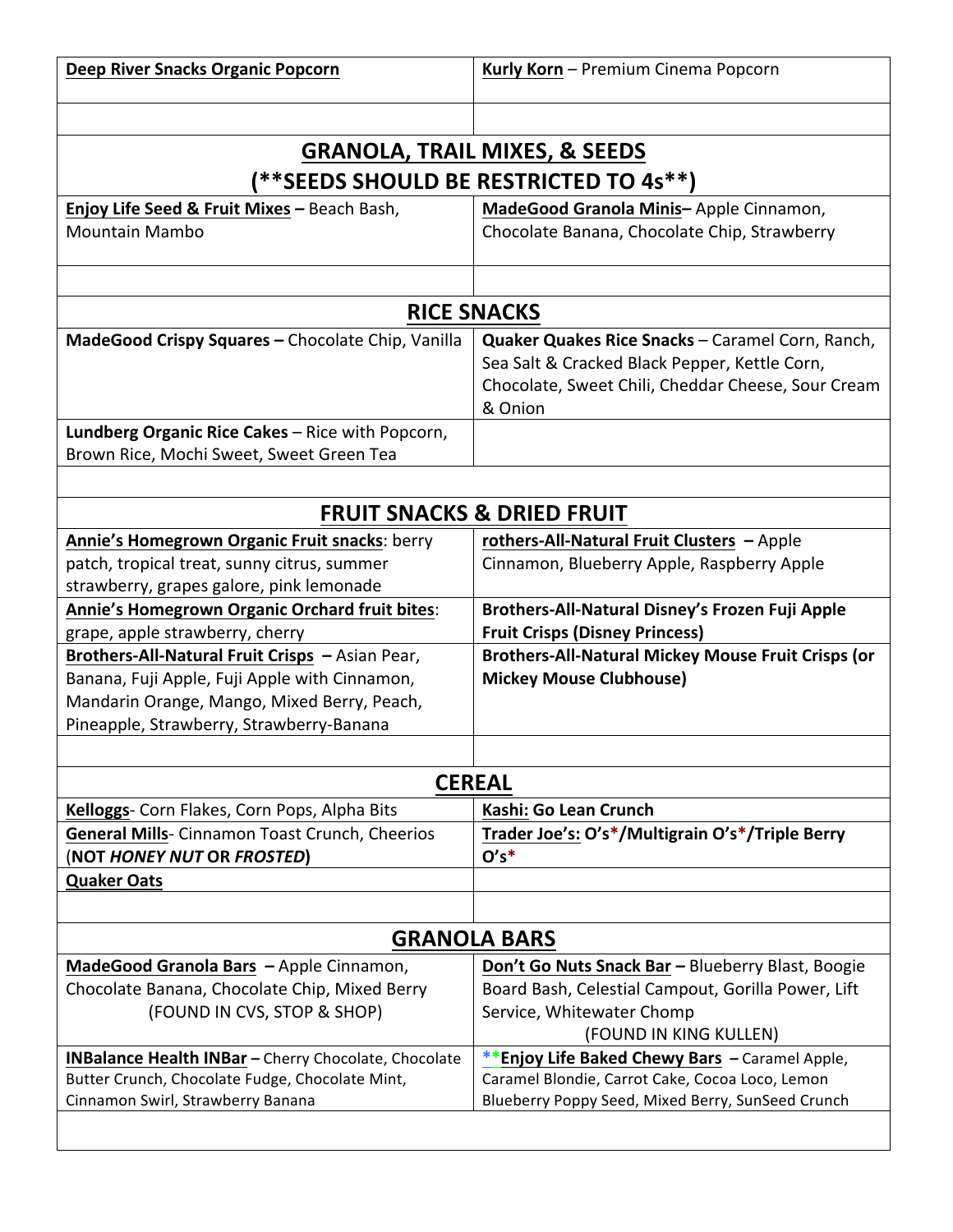| <b>SPECIAL OCCASION SNACKS ONLY</b>                                                                                                                                                                                                                                                                             |                                                                        |  |
|-----------------------------------------------------------------------------------------------------------------------------------------------------------------------------------------------------------------------------------------------------------------------------------------------------------------|------------------------------------------------------------------------|--|
| <b>BIRTHDAYS &amp; HOLIDAY PARTIES</b>                                                                                                                                                                                                                                                                          |                                                                        |  |
|                                                                                                                                                                                                                                                                                                                 | These snacks must be given prior administrative approval               |  |
|                                                                                                                                                                                                                                                                                                                 |                                                                        |  |
| NOTE: prepackaged cupcakes and cookies are permitted AS LONG AS they are designated "Peanut and Tree Nut<br>Free". They will be subject to be checked by the parent of the allergic child, so please make sure that they state<br>that they are Peanut and Tree Nut Free AS WELL AS made in a Nut Free facility |                                                                        |  |
|                                                                                                                                                                                                                                                                                                                 | CAKES, CUPCAKES, PIES & MUFFINS                                        |  |
|                                                                                                                                                                                                                                                                                                                 | <b>BAKERIES:</b>                                                       |  |
|                                                                                                                                                                                                                                                                                                                 | The Sweet Peace - 26A Atlantic Ave. Lynbrook, NY 11563                 |  |
|                                                                                                                                                                                                                                                                                                                 | Barenaked Bakery in Bellmore - 2572 Merrick Rd, Bellmore, NY 11710, US |  |
|                                                                                                                                                                                                                                                                                                                 |                                                                        |  |
| *Divvies Cupcakes - Chocolate, Vanilla                                                                                                                                                                                                                                                                          | Leah's Better Bites: Do Bites: Chocolate chip,                         |  |
| *Divvies Frosting - Chocolate, Vanilla                                                                                                                                                                                                                                                                          | Birthday, Sun Butter, Lil Mo Chocolate cupcakes                        |  |
| (Found at Wild By Nature and Kings in Garden City)                                                                                                                                                                                                                                                              | (Can be found at Wild by Nature, Amazon Fresh and                      |  |
|                                                                                                                                                                                                                                                                                                                 | Whole Foods)                                                           |  |
|                                                                                                                                                                                                                                                                                                                 | <b>COOKIES</b>                                                         |  |
| <b>Oreos</b> - Original, Double Stuff                                                                                                                                                                                                                                                                           | <b>Lorna Doone Shortbread Cookies</b>                                  |  |
| <b>Newtons</b> – Original Fig, Fat Free, Whole Grain,                                                                                                                                                                                                                                                           | <b>Chips Ahoy</b> – Chocolate Chip, Reduced Fat, Candy                 |  |
| Strawberry, Raspberry                                                                                                                                                                                                                                                                                           | Blasts, Chunky, Chewy, White Fudge Chunky, Mini                        |  |
| Nabisco 100 Calorie Packs - Chips Ahoy Thin Crisps,                                                                                                                                                                                                                                                             | <b>Barnum's Animal Crackers - Original</b>                             |  |
| Lorna Doone Shortbread Cookie                                                                                                                                                                                                                                                                                   |                                                                        |  |
| Newtons Minis - Whole Grain Fig                                                                                                                                                                                                                                                                                 | <b>ShopRite Scrunchy Animal Crackers</b>                               |  |
|                                                                                                                                                                                                                                                                                                                 |                                                                        |  |
| Cybele's Free-to-Eat Cookies- Chocolate Chip,                                                                                                                                                                                                                                                                   | Enjoy Life Crunchy Cookies - Chocolate Chip,                           |  |
| Chocolate Chunk Brownie, Oatmeal Raisin                                                                                                                                                                                                                                                                         | Double Chocolate, Sugar Crisp, Vanilla Honey                           |  |
| (Found in Walmart)                                                                                                                                                                                                                                                                                              | Graham                                                                 |  |
| Enjoy Life Mini Cookies - Crunchy Chocolate Chip,                                                                                                                                                                                                                                                               | Enjoy Life So Baked Cookies- Chocolate Chip,                           |  |
| Crunchy Double Chocolate, Crunchy Sugar Crisp,                                                                                                                                                                                                                                                                  | Double Chocolate Brownie, Gingerbread Spice,                           |  |
| Crunchy Vanilla Honey Graham, So Baked Chocolate                                                                                                                                                                                                                                                                | Snickerdoodle                                                          |  |
| Chip, So Baked Double Chocolate Brownie, Soft                                                                                                                                                                                                                                                                   |                                                                        |  |
| <b>Baked Snickerdoodle</b>                                                                                                                                                                                                                                                                                      |                                                                        |  |
|                                                                                                                                                                                                                                                                                                                 |                                                                        |  |
| Lucy's Gluten Free Brownie Crisp                                                                                                                                                                                                                                                                                | Lucy's Gluten Free Snack 'n Go Packs-Chocolate                         |  |
|                                                                                                                                                                                                                                                                                                                 | Chip/ Chocolate Cookie                                                 |  |
| Lucy's Gluten Free Cookies-Chocolate Chip,                                                                                                                                                                                                                                                                      |                                                                        |  |
| Chocolate Chocolate Chunk, Cinnamon Thin, Ginger                                                                                                                                                                                                                                                                |                                                                        |  |
| Snap, Lemon Goodness, Oatmeal, Sugar Cookie                                                                                                                                                                                                                                                                     |                                                                        |  |
|                                                                                                                                                                                                                                                                                                                 |                                                                        |  |

 $\overline{\phantom{a}}$